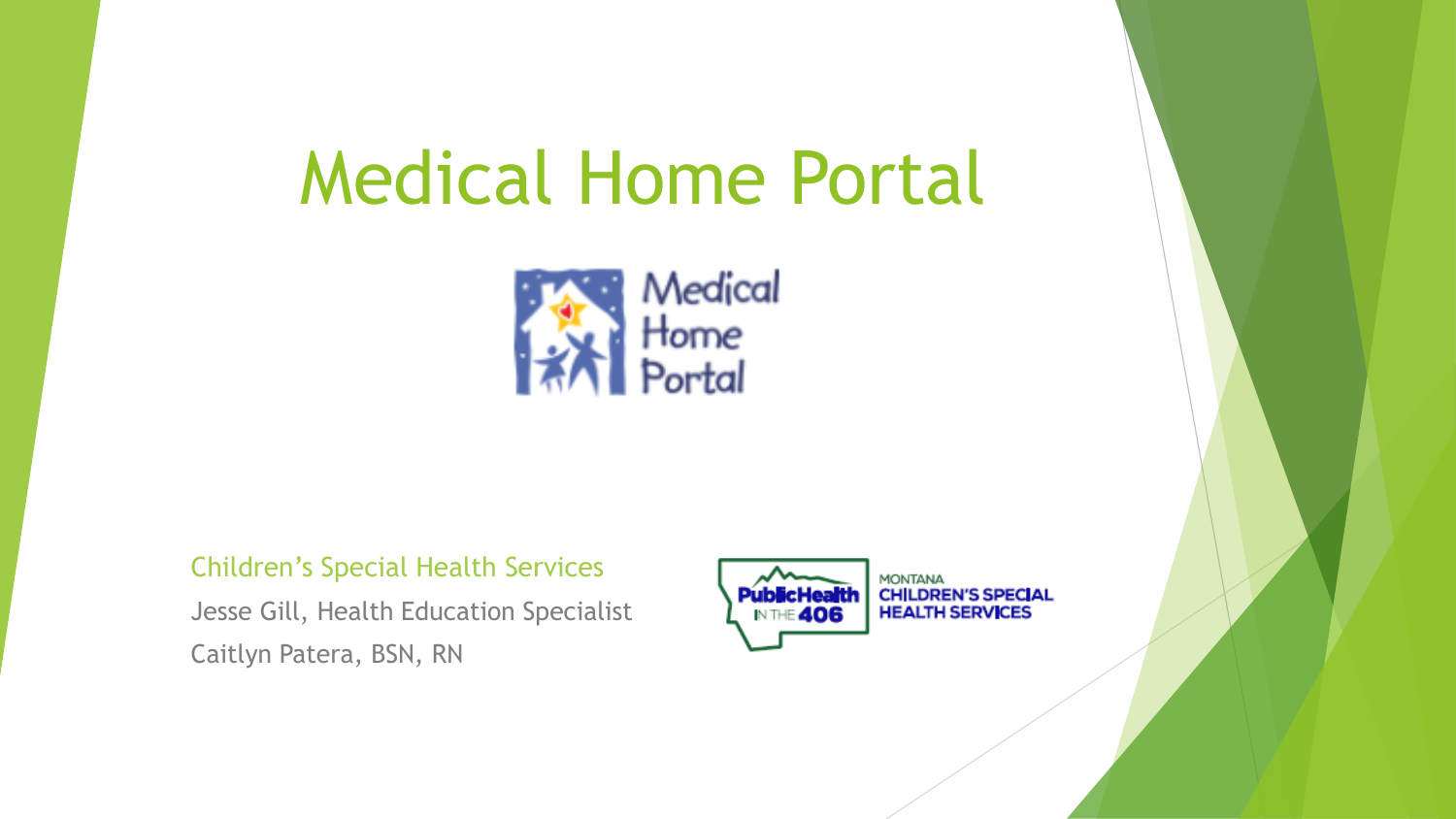# *What is Medical Home*

The Medical Home approach to caring for children focuses on the patient, their family, and their community. It aims to improve outcomes related to health, relationships, education, and abilities.

# *About the Portal*

The Medical Home Portal is a unique source for reliable information about children and youth with special health care needs. It's a "one-stop-shop" for families, physicians and medical home teams, and other caregivers.

# *Partnering with the Portal*

In addition to Montana and Utah, Idaho, Nevada, Rhode Island, and New Mexico all partner with the Utah-based Medical Home Portal. Allowing their users to find information about local community and professional service providers in the local and state community.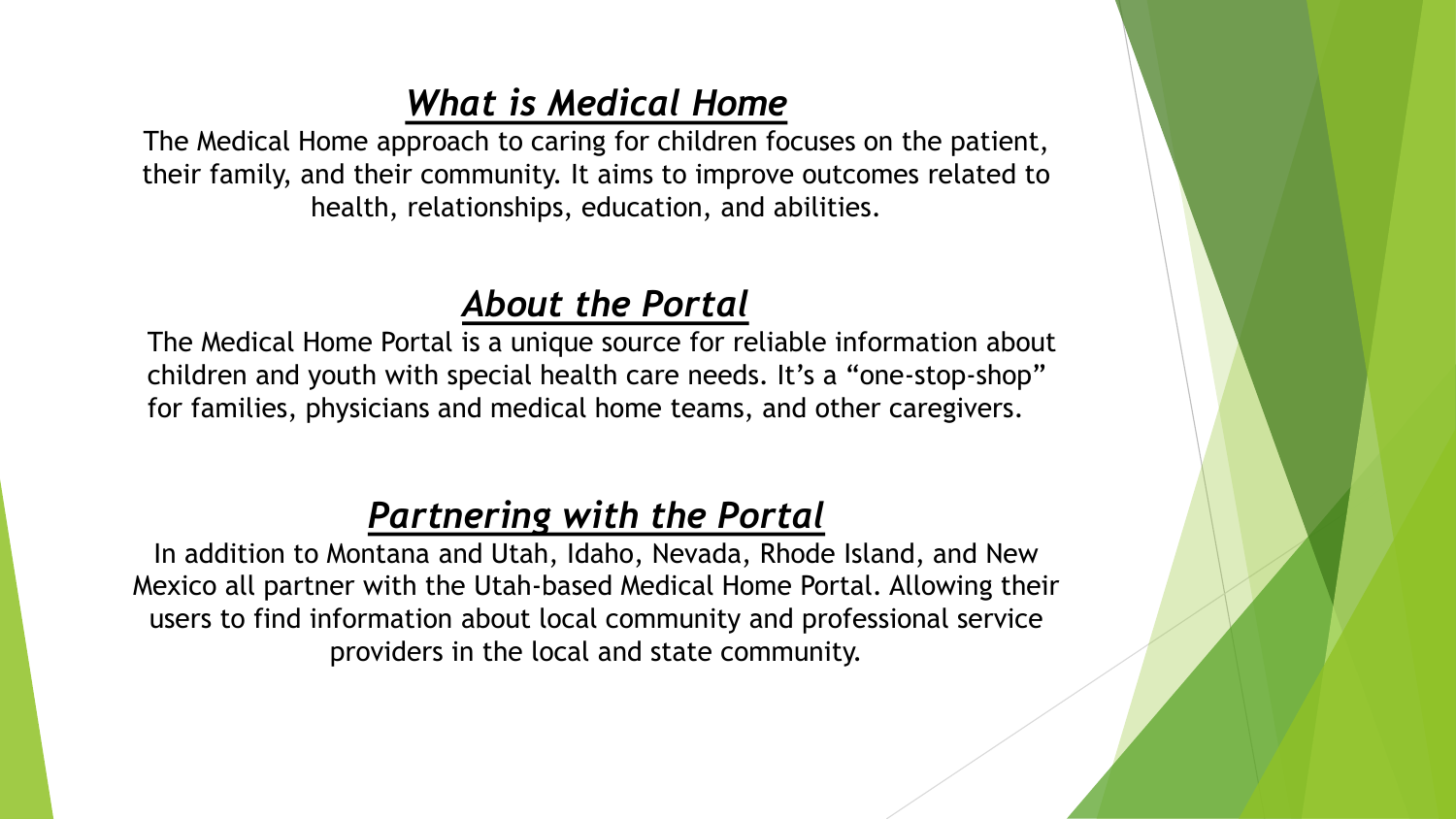# *The Portal's Vision*

All children and youth with special health care needs (CYSHCN) and their families achieve the best possible outcomes for their health, well-being, and success.

## *The Portal's Mission*

To assist and support professionals and families in working together (the Medical Home model) to care and advocate for CYSHCN by providing reliable and useful information about their conditions and caring for them and knowledge of valuable local and national services and resources.

# *The Portal's Long-Range Goal*

To improve outcomes for CYSHCN and their families by enhancing the availability and quality of healthcare, related services, and coordination of care.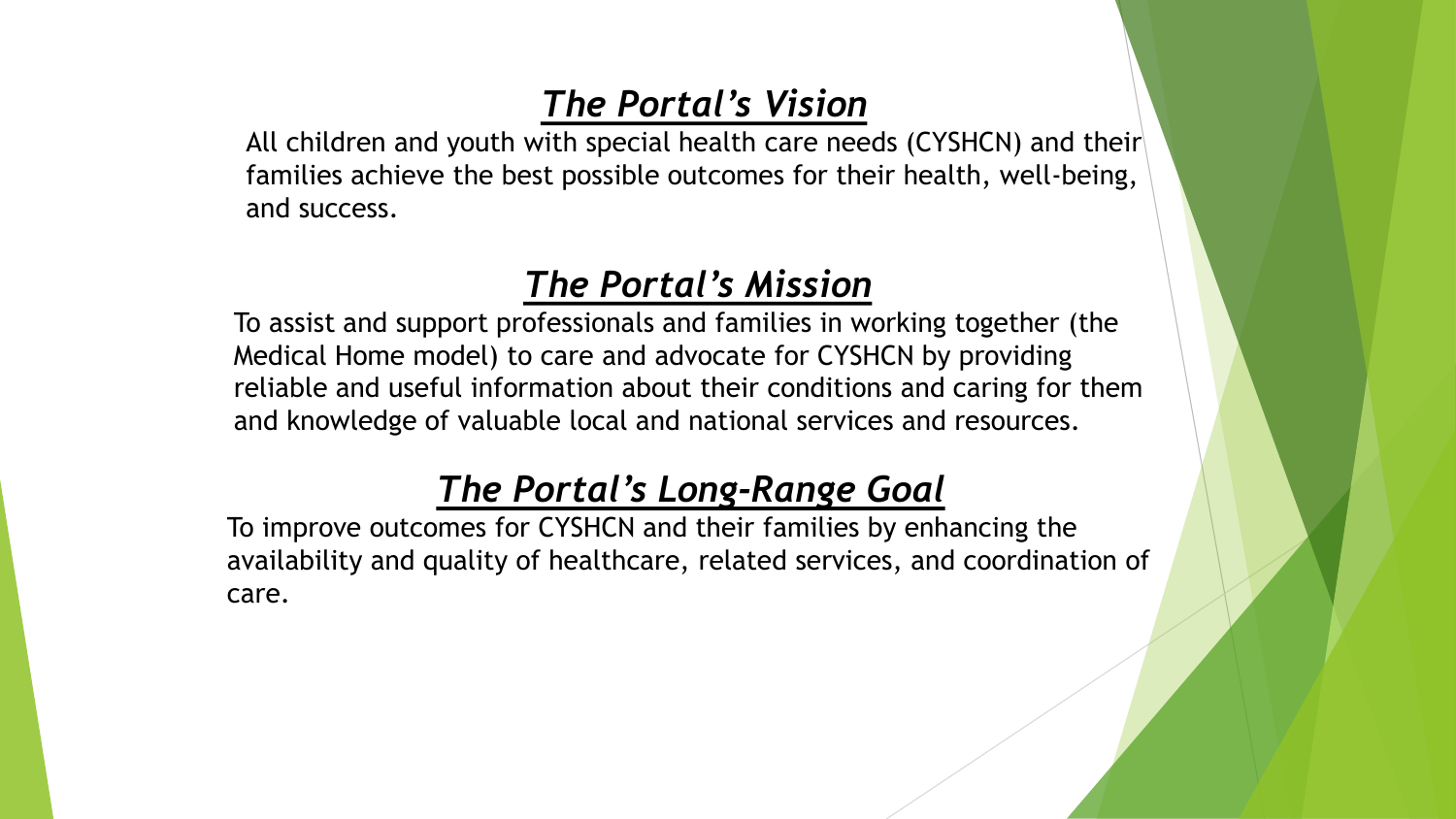